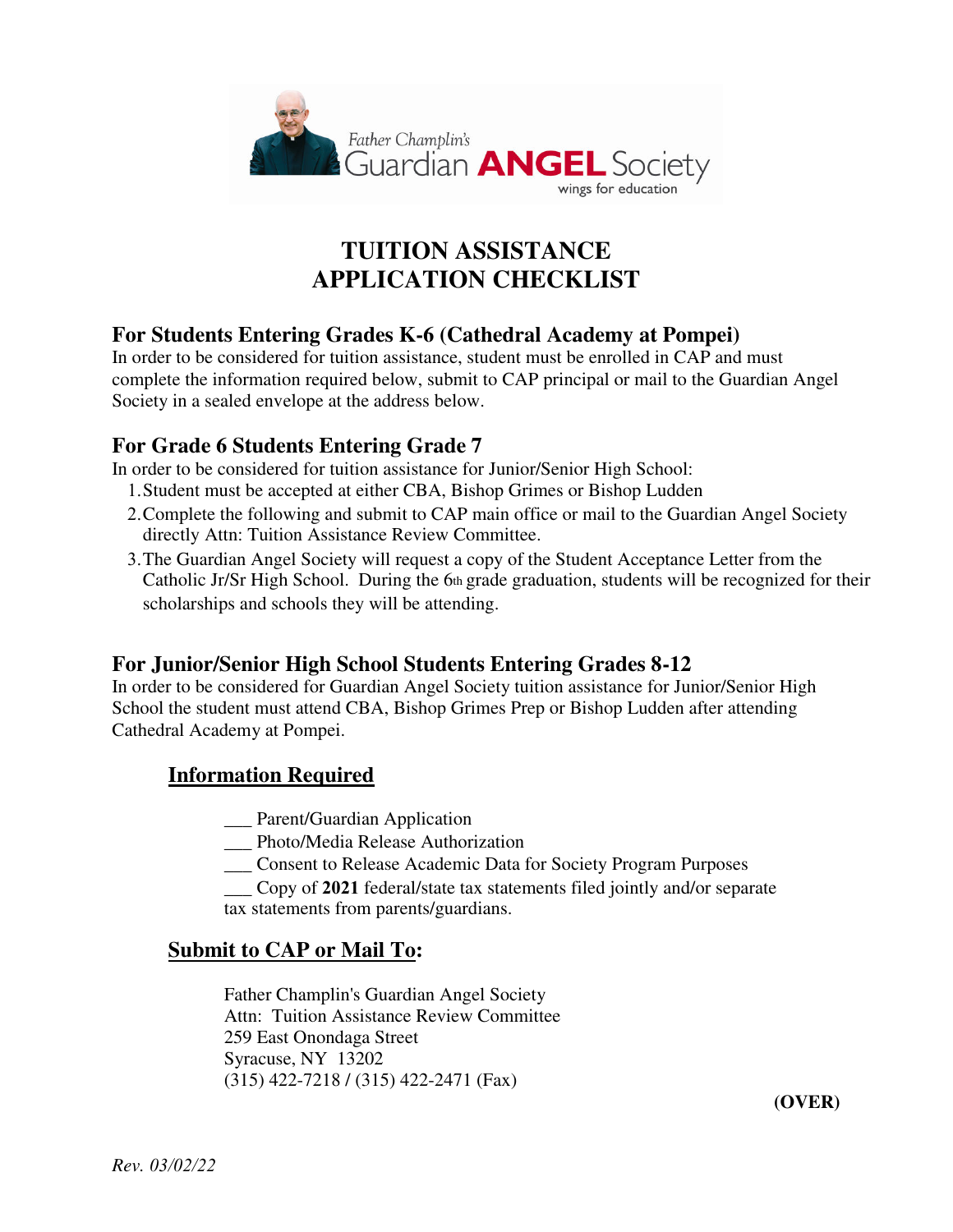All Guardian Angel Society applications must include **2021** parent/guardian income tax statements from both parents. During June/July, parents/guardians will be notified by a formal award letter of tuition scholarship.

If you need help with this application, please contact the child's junior/senior high school guidance counselor, CAP principal's office, or the Guardian Angel office. If you need extra copies of this application, visit GuardianAngelSoc.org.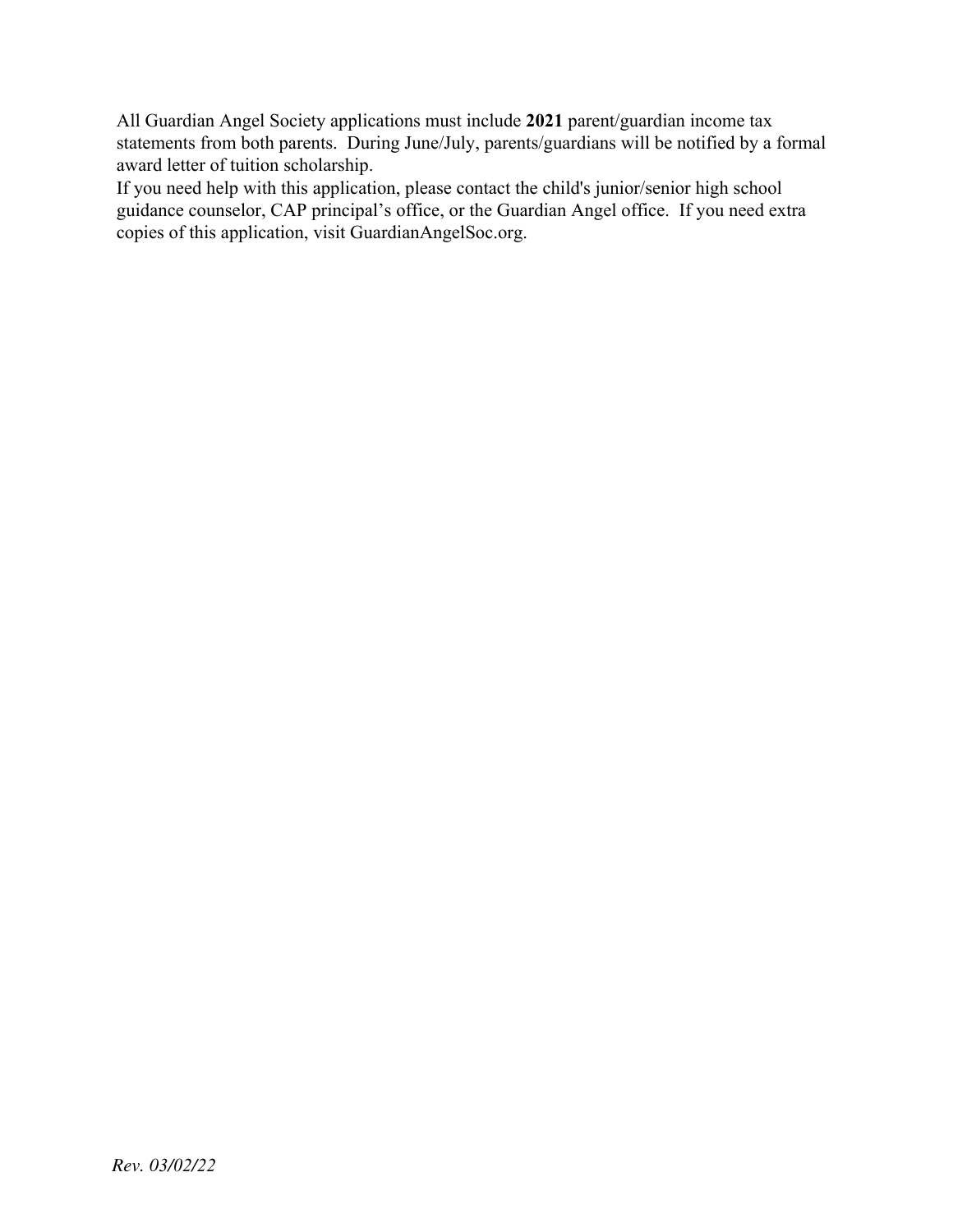

### PARENT/GUARDIAN APPLICATION FOR 2022-2023 TUITION ASSISTANCE

This application must be completed by the parent or legal guardian and returned by FRIDAY, APRIL 8th Please Print Clearly.

| Child's First Name:                    |                                                   | Child's Last Name:                                                                             |               |  |  |
|----------------------------------------|---------------------------------------------------|------------------------------------------------------------------------------------------------|---------------|--|--|
| <b>Application Date:</b>               | <u> 1989 - Johann Barbara, martxa alemaniar a</u> | Upcoming Grade: _________                                                                      |               |  |  |
| <b>FATHER NAME:</b>                    |                                                   |                                                                                                |               |  |  |
| Address / City / State / Zip:          |                                                   |                                                                                                |               |  |  |
| Home Phone:                            | Cell Phone:                                       | Email Address:                                                                                 |               |  |  |
| <b>Employer Name:</b>                  |                                                   |                                                                                                |               |  |  |
| Employer Address / City / State / Zip: |                                                   |                                                                                                |               |  |  |
| <b>MOTHER NAME:</b>                    |                                                   |                                                                                                |               |  |  |
| Address / City / State / Zip           |                                                   |                                                                                                |               |  |  |
| Home Phone                             | Cell Phone                                        | <b>Email Address</b>                                                                           |               |  |  |
| <b>Employer Name:</b>                  |                                                   |                                                                                                |               |  |  |
| Employer Address / City / State / Zip: |                                                   |                                                                                                |               |  |  |
| <b>LEGAL GUARDIAN NAME:</b>            |                                                   | <u> 1980 - Johann Stein, marwolaethau (b. 1980)</u>                                            |               |  |  |
| Address / City / State / Zip           |                                                   |                                                                                                |               |  |  |
| Home Phone                             | Cell Phone                                        | <b>Email Address</b>                                                                           |               |  |  |
| <b>Employer Name:</b>                  |                                                   | Phone $#$                                                                                      |               |  |  |
| Employer Address / City / State / Zip: |                                                   |                                                                                                |               |  |  |
|                                        |                                                   | List any other children in your household attending CAP, Bishop Ludden, Bishop Grimes, or CBA. |               |  |  |
| Name                                   |                                                   | School                                                                                         | Grade in Sept |  |  |

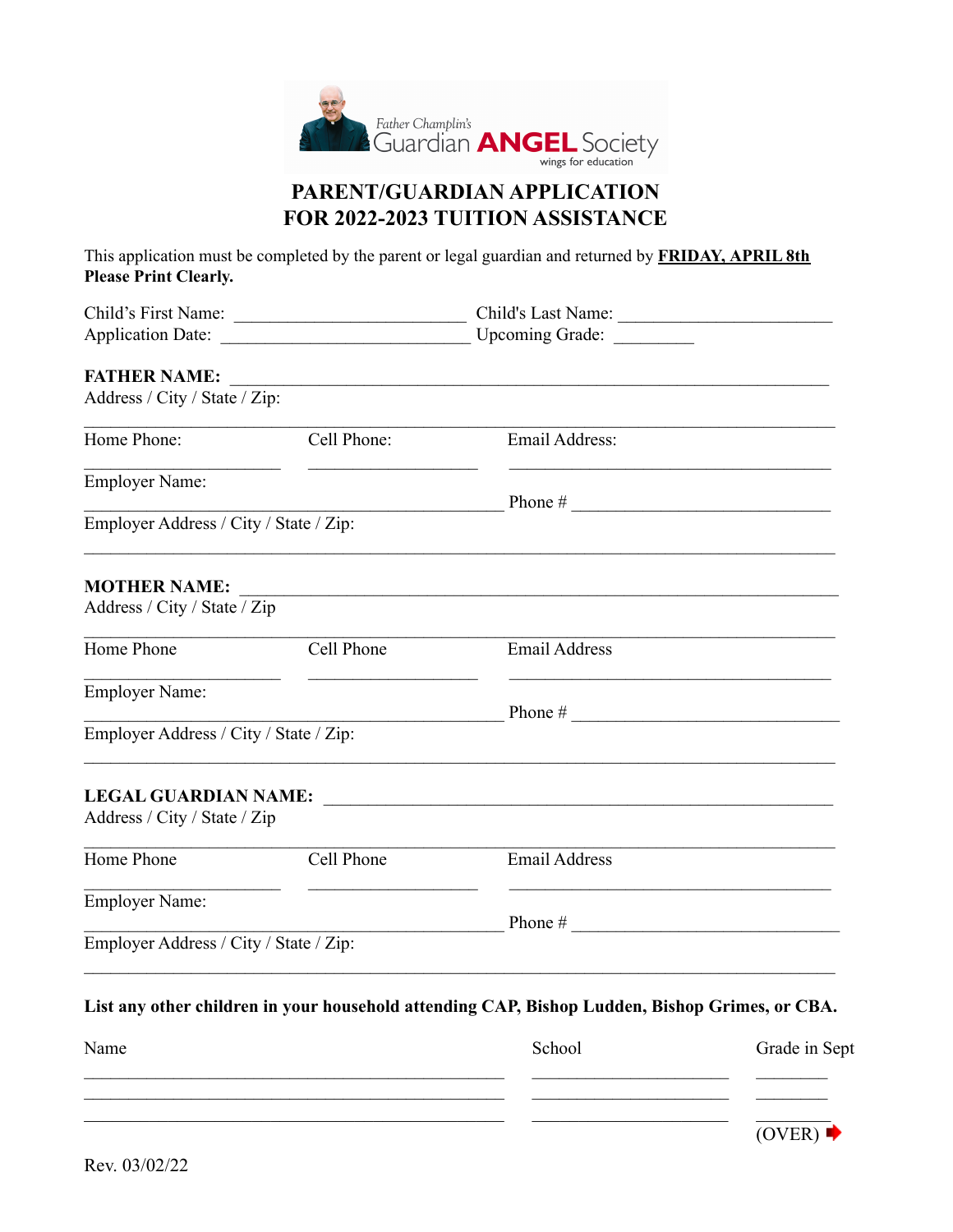### **Part 2**

Please answer the following questions. If you need additional space, please attach to this page and put your name on subsequent pages.

1. What special circumstances are requiring you to request tuition assistance from *Father Champlin's Guardian Angel Society*? (unemployed, illness, recent death)

 $\mathcal{L}_\mathcal{L} = \mathcal{L}_\mathcal{L} = \mathcal{L}_\mathcal{L} = \mathcal{L}_\mathcal{L} = \mathcal{L}_\mathcal{L} = \mathcal{L}_\mathcal{L} = \mathcal{L}_\mathcal{L} = \mathcal{L}_\mathcal{L} = \mathcal{L}_\mathcal{L} = \mathcal{L}_\mathcal{L} = \mathcal{L}_\mathcal{L} = \mathcal{L}_\mathcal{L} = \mathcal{L}_\mathcal{L} = \mathcal{L}_\mathcal{L} = \mathcal{L}_\mathcal{L} = \mathcal{L}_\mathcal{L} = \mathcal{L}_\mathcal{L}$  $\mathcal{L}_\mathcal{L} = \mathcal{L}_\mathcal{L} = \mathcal{L}_\mathcal{L} = \mathcal{L}_\mathcal{L} = \mathcal{L}_\mathcal{L} = \mathcal{L}_\mathcal{L} = \mathcal{L}_\mathcal{L} = \mathcal{L}_\mathcal{L} = \mathcal{L}_\mathcal{L} = \mathcal{L}_\mathcal{L} = \mathcal{L}_\mathcal{L} = \mathcal{L}_\mathcal{L} = \mathcal{L}_\mathcal{L} = \mathcal{L}_\mathcal{L} = \mathcal{L}_\mathcal{L} = \mathcal{L}_\mathcal{L} = \mathcal{L}_\mathcal{L}$ 

|                  |                                            | How much tuition can you and family members pay:<br>(ALL FAMILIES MUST PAY SOMETHING)                                                     |           |                      |  |
|------------------|--------------------------------------------|-------------------------------------------------------------------------------------------------------------------------------------------|-----------|----------------------|--|
| Per Month:       | $\frac{1}{2}$                              |                                                                                                                                           | Per Year: | $\frac{\sqrt{2}}{2}$ |  |
|                  |                                            | If you are awarded a scholarship, would you or your child be able to help the Guardian Angel                                              |           |                      |  |
|                  | decorations, etc. or mailings) (Check one) | Society with fund raising activities or special projects if the need arises? (i.e. events-set up,                                         |           |                      |  |
|                  |                                            | The Guardian Angel Society provides a Mentor & Tutor Program. Would you like your<br>child(ren) to have a mentor? ________ Yes _______ No |           |                      |  |
|                  | <b>Parent Availability:</b>                |                                                                                                                                           |           |                      |  |
|                  | Yes, we would be available to assist.      |                                                                                                                                           |           |                      |  |
|                  |                                            | Here is the best phone $#$ to reach me at:                                                                                                |           |                      |  |
|                  |                                            | Best Time: ___ Mornings ___ Afternoons ___ Evenings                                                                                       |           |                      |  |
|                  | No, we are unable to help.                 |                                                                                                                                           |           |                      |  |
| Race (optional): |                                            |                                                                                                                                           |           |                      |  |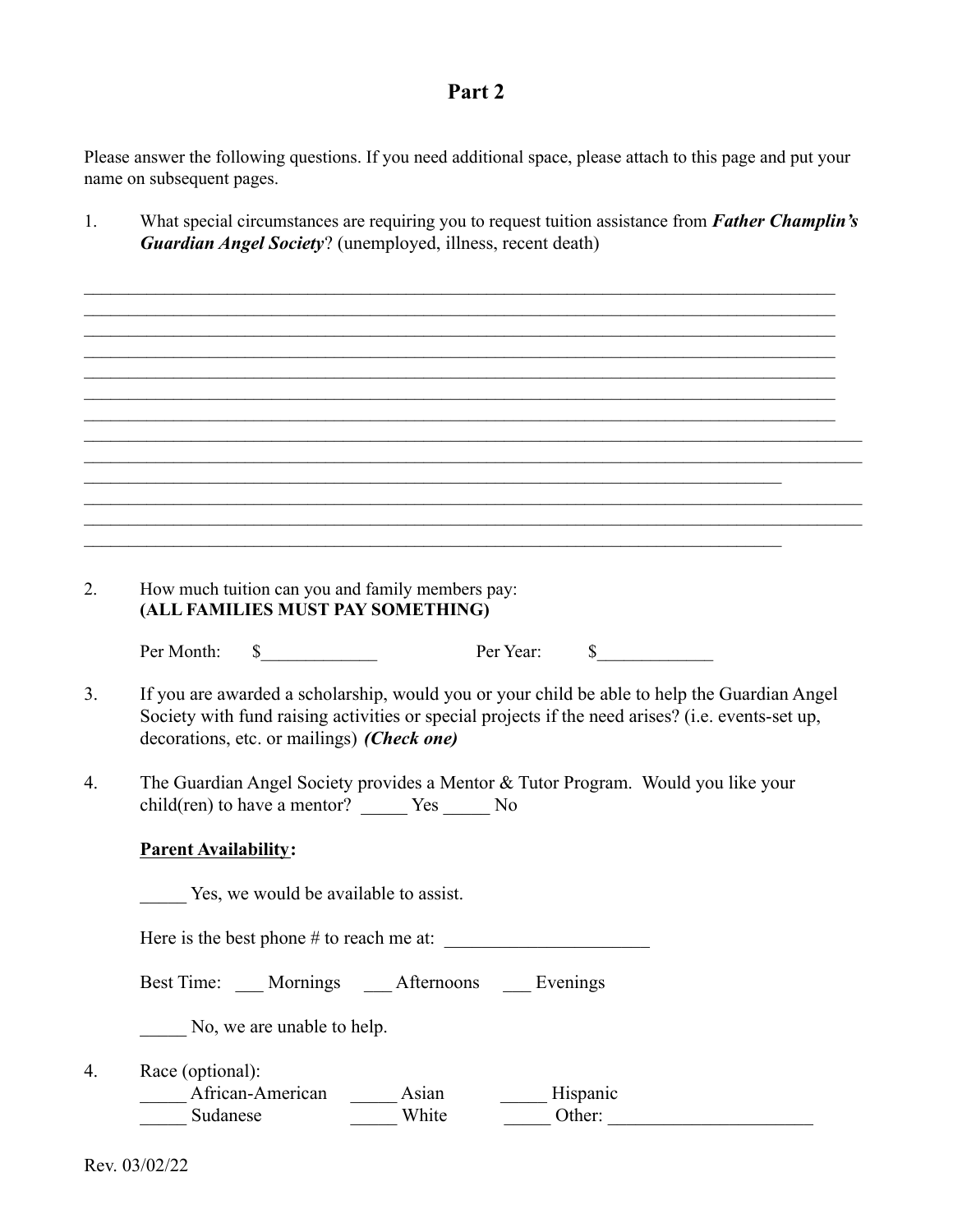

**259 E. Onondaga Street \* Syracuse, New York 13202 \* (315) 422-7218**

### **Photo/Media Release Authorization** *For School Year: 2022-2023*

I understand that Father Champlin's Guardian Angel Society will be publishing certain advertisements relative to the school and that a picture or other material including my child or me may be included in one or more of those advertisements. I give Father Champlin's Guardian Angel Society permission to use any photograph, videotape, zoom meeting material, or other recording for public viewing in any print or broadcast media (e.g., radio, newspapers, magazines, brochures, newsletters, television etc.) or in displays. I also permit the school and anyone acting on their behalf to use any statement or part of any statement that I chose to make in any such broadcast, article, or display.

I release the Guardian Angel Society, employees, agents, and representatives from any liability arising out of the use of any such photograph, videotape, other recording, or statement for public viewing in any print or broadcast media.

This release may be revoked by me at any time in writing. Any such revocation will apply to the future use of any picture, film statement, of my child or me, but will not apply to any materials already produced and in use by the Guardian Angel Society or school. I intend the release to be binding upon me, my heirs, executors, administrators, successors and/or assigns. If I am signing this release on behalf of a minor child, I warrant that I have custody of the child and am authorized to do so and that this release shall be binding upon such child, unless otherwise revoked as stated above.

#### **STUDENT INFORMATION FOR SCHOOL YEAR 2022-2023:**

| <b>STUDENT NAME:</b>                              | <u> 1980 - Jan Samuel Barbara, margaret e populari e populari e populari e populari e populari e populari e popu</u> |  |  |  |  |
|---------------------------------------------------|----------------------------------------------------------------------------------------------------------------------|--|--|--|--|
|                                                   |                                                                                                                      |  |  |  |  |
| STUDENT'S ENTERING GRADE:                         |                                                                                                                      |  |  |  |  |
| <b>SIGNATURE OF PARENT/GUARDIAN:</b>              |                                                                                                                      |  |  |  |  |
| DATED:<br><u> 1999 - Johann Barbara, martin a</u> | SIGNATURE:                                                                                                           |  |  |  |  |
| PRINT NAME:                                       |                                                                                                                      |  |  |  |  |